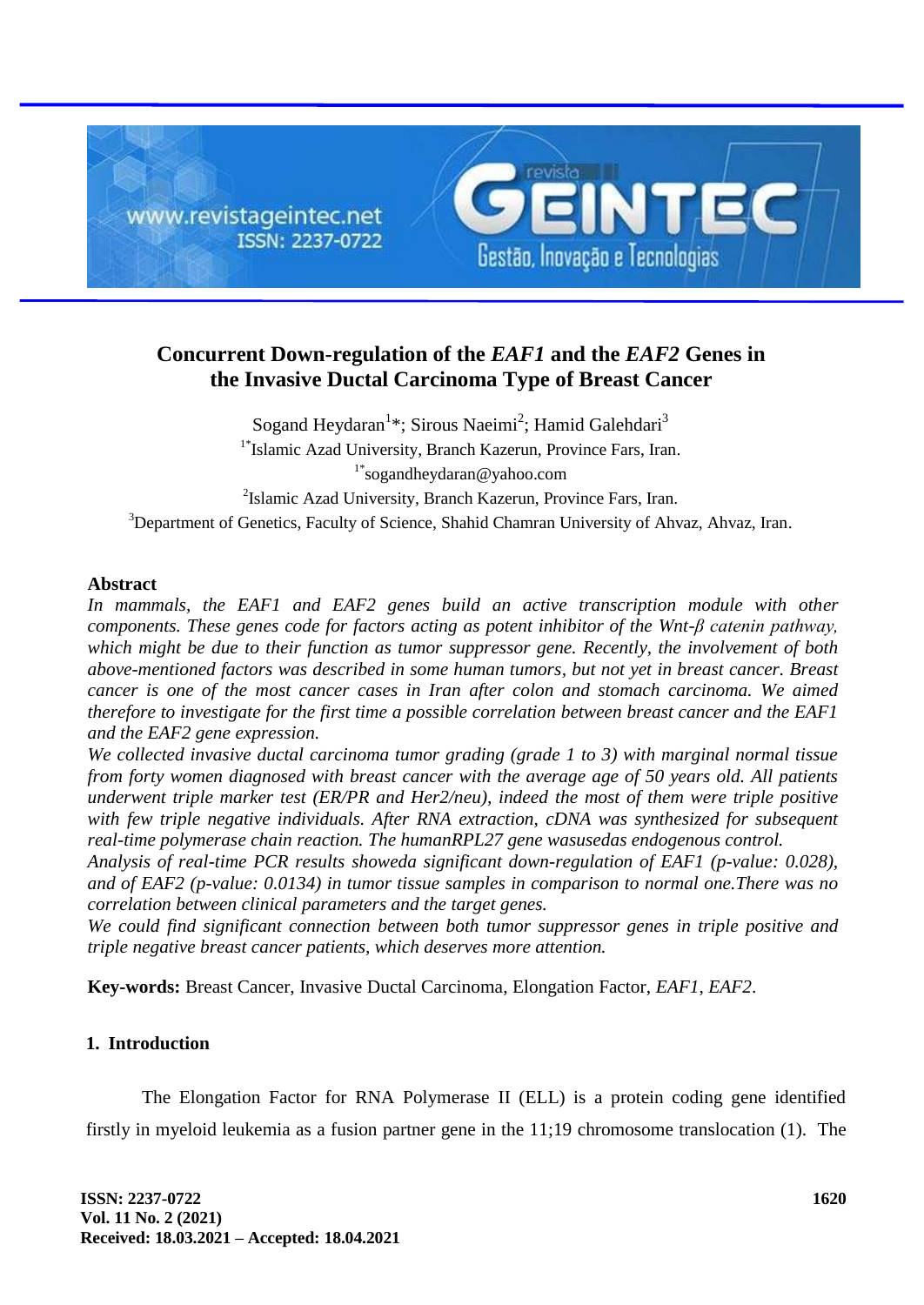ELL also plays an early role before its assembly into the Elongation factor component of the super elongation complex (SEC) by stabilizing RNA polymerase II recruitment/initiation and entry into the pause site (2). In addition to ELL, researchers have identified several other factors as regulator of mRNA synthesis during the elongation phase (3). The function of a group of these factors including Elongin, TFIIF, and ELL, is to facilitate the processivity of transcription by suppressing transient pausing by Pol II (4).

Investigation by yeast two hybrid screen using ELL as the bait resulted in discovery of two ELL associated partners named as EAF1 & EAF2, respectively (5).

The *EAF1* (ELL Associated Factor 1) is a protein coding gene that is associated with Eosinophilic angiocentric fibrosis (EAF) disease, also known as the IgG4-related systemic disease of unknown etiology (6).

*EAF2* as the paralog gene to the *EAF1* gene (ELL Associated Factor 2) is associated with prostate cancer (7). Both human *EAF1* and *EAF2* genes are strongly homologue to the vertebrates with evolutionary conserved domains (8). Recently, Jing-Xia et al. postulated a novel role for the EAF1 and the EAF2 factors as potent repressor of β-catenin in the Wnt signaling pathway. They also suggested the two EAF1 and EAF2 factors as tumor suppressor genes (8) that in this aspect might have distinct impact on the cell surveillance and/or apoptosis. As we know, the dysregulation of the Wnt signaling pathway, with accumulation of β-catenin in the cytosol as the consequence, is the main highlight in the pathogenicity of colon cancer in human. In this context, the dysfunction of upstream regulation factors including the EAF1 and the EAF2 would dramatically change the balance between oncogenes and tumor suppressor genes in the cell.

Based on the novel suggested function of the EAF1 and the EAF2, and because of unknown role of these factors in breast cancer (BC), their expression profile would provide useful information for better prognosis.

In the present study we aimed for the first time to analyze the *EAF1* and the *EAF2* gene expression in the invasive ductal carcinoma (IDC), as the most common aggressive type of BC in Iranian women (9,10). After colon and stomach cancer, BC is the most common type of cancers with higher mortality rate in Iran  $(11,12)$ .

## **2. Methods**

**Sample collection:** we selected forty patients with BC diagnosis for this study after informed consent. All samples have been collected from the Saadie's specialized Oncology hospital in Shiraz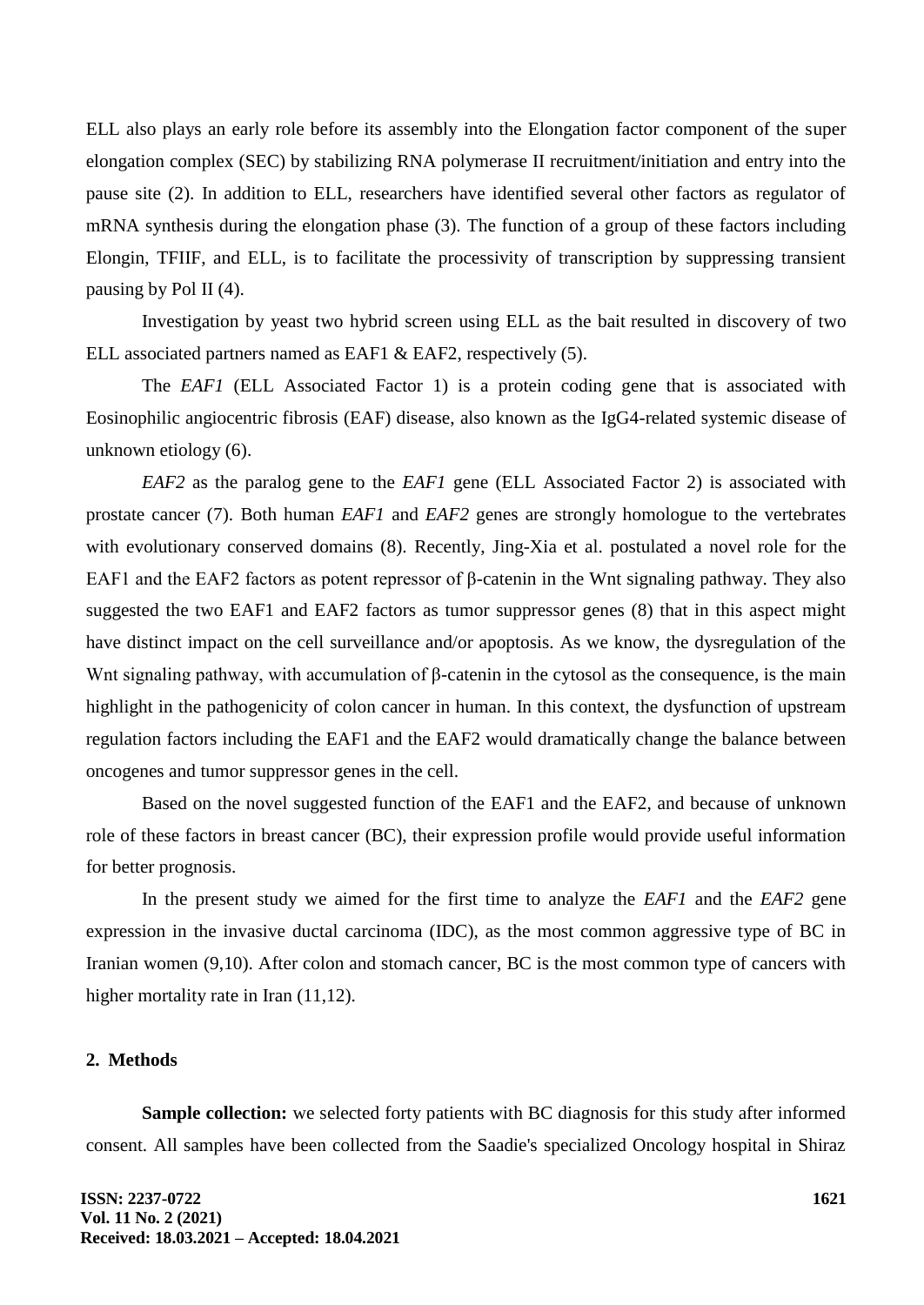city locating in south Iran. Their age ranged between 38-60 years old with negative history of BC in family members. All patients underwent triple test for ER-PR-HER2 (hormone receptor for Estrogen, Progesterone, and Her2/neu). Fresh tumor and marginal normal tissue biopsies obtained from each patient that split in two parts: one part covered immediately with RNA-later (GeneAll ® Company, South Korea) and the other part used for pathologic diagnosis of breast carcinoma and grading of tumor. Ethical research committee of Medical university of Shiraz has approved the project under the resisted number 15230503971998.

After taking biopsy, immunohistochemically-staining assay performed as routine procedures for ER/PR/HER2 testing in the patient's specimens. The positive HER2 samples were definite as plus three, and other scoring (plus one and plus two) marked as negative.

## **RNA Extraction and cDNA Synthesis**

RNA was extracted using Trizol ® (Invitrogen Company, Germany). Subsequently, DNase treatment and cDNA synthesis were done by Ampliqon ® (Denmark) as described by Company instructions.

## **Quantitative Expression Analysis of** *EAF1* **and** *EAF2* **Genes**

We used here the *RPL27* housekeeper gene as internal normalizer for SYBR-Green based real-time-PCR. We designed three Primer pairs by primer3® for *EAF1*, *EAF2*, and *RPL27*, respectively. Primer sequences and corresponding product size are shown in the table 1. All q-PCR reactions were triplicated for more accuracy.

Statistical analysis: Graph Pad Prism8®was used to analyze Mann–Whitney *t-* test and Anova one way, and correlation coefficient of target genes.

| Table 1- We used Primer3® Software for Designing of Primers. The Size of each Product Ranged 105-160 base Pairs |  |
|-----------------------------------------------------------------------------------------------------------------|--|
|-----------------------------------------------------------------------------------------------------------------|--|

| <b>Primer</b> | <b>Sequence</b>                    | <b>Accession number</b> | <b>Size</b> |
|---------------|------------------------------------|-------------------------|-------------|
| $EAF1-F$      | 5-CAAGTTGGCAAAGGAGATGAAG-3         | NM 033083.7             | 105bp       |
| $EAF1-R$      | 5-GTCTTTCTGGTAAGGCCGTTTG-3         |                         |             |
| $EAF2-F$      | 5-GAAGGCAGAAGCTAGTCTAATGG-3        | NM 018456.6             | 160bp       |
| $EAF2-R$      | 5-ATGTCCTGAGACACAATTCCC-3          |                         |             |
| $RPL27-F$     | 5-ATCGCCAAGAGATCAAAGATAA-3         | NM 000988.5             | 123bp       |
|               | RPL27-R 5-TCTGAAGACATCCTTATTGACG-3 |                         |             |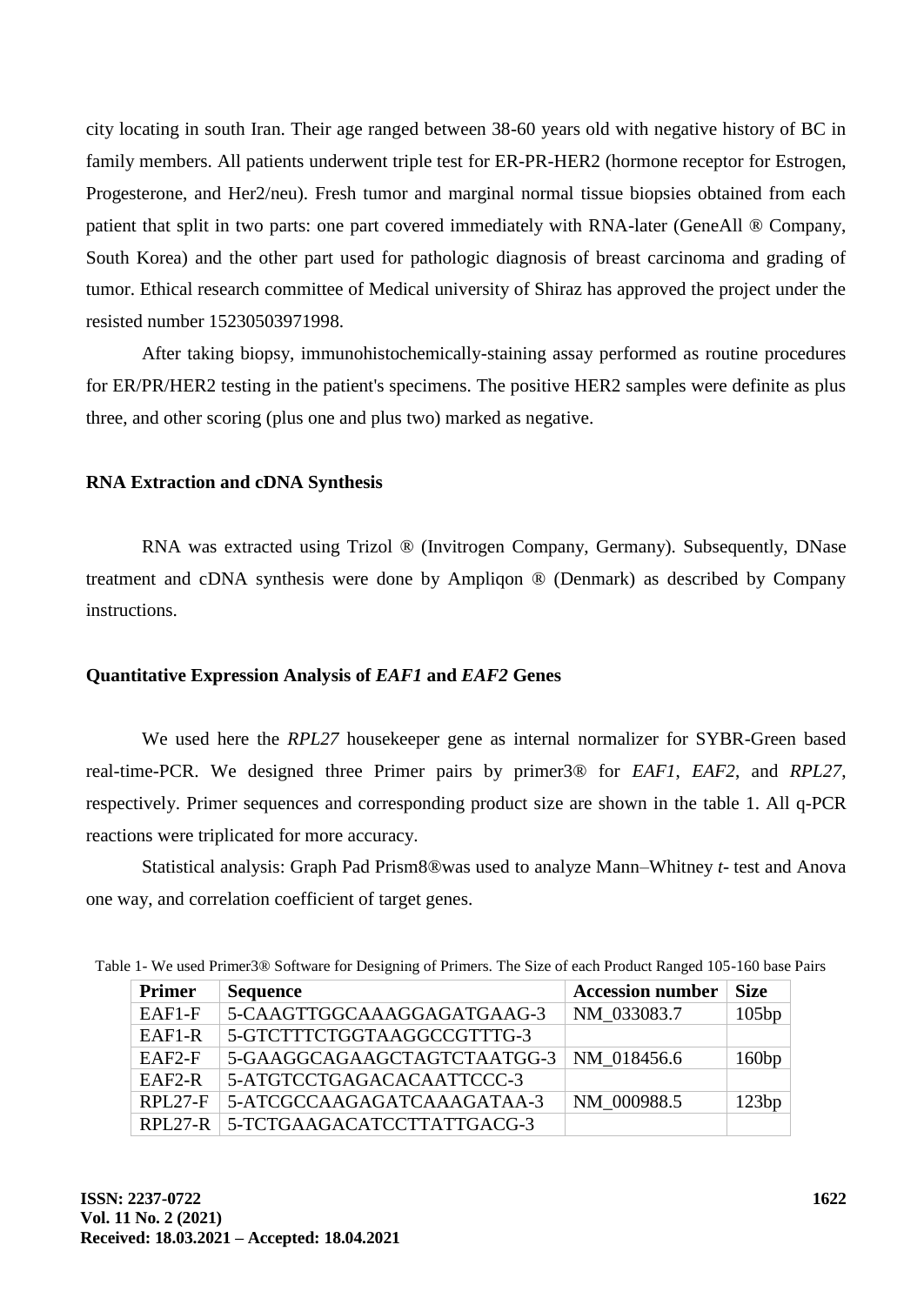#### **3. Results**

We had to exclude 16 from 40 samples because of inappropriate RNA concentration, or failure of clinical data of patients. From these samples, six patients were negative for ER and PR, and 14 samples positive for HER2/neu. In Total, 10 samples were positive for triple marker. Four samples under 40 years old were positive for HER2/neu, but negative for PR/ER. The mentioned results were summarized in the figure 2.



Figure 1- Comparison of Triple Markers to each other (p: Positive; n: Negative)

Count of HER2

Count of ER/PR/HER2 samples: P for positive, n for negative

The fold change calculation  $(2-\Delta\Delta\text{Ct})$  revealed that the expression of both the *EAF1* and the *EAF2* genes in the tumor tissue compared to the normal tissue is significantly decreased (*p*-value for the *EAF1* gene: 0.028, and for the *EAF2* gene: 0.0134), respectively (figure 3).

Statically, there is no significant correlation between the *EAF1* and the *EAF2* genes in tumor tissue, regardless of demographic and clinical parameters (Tables 2 and 3).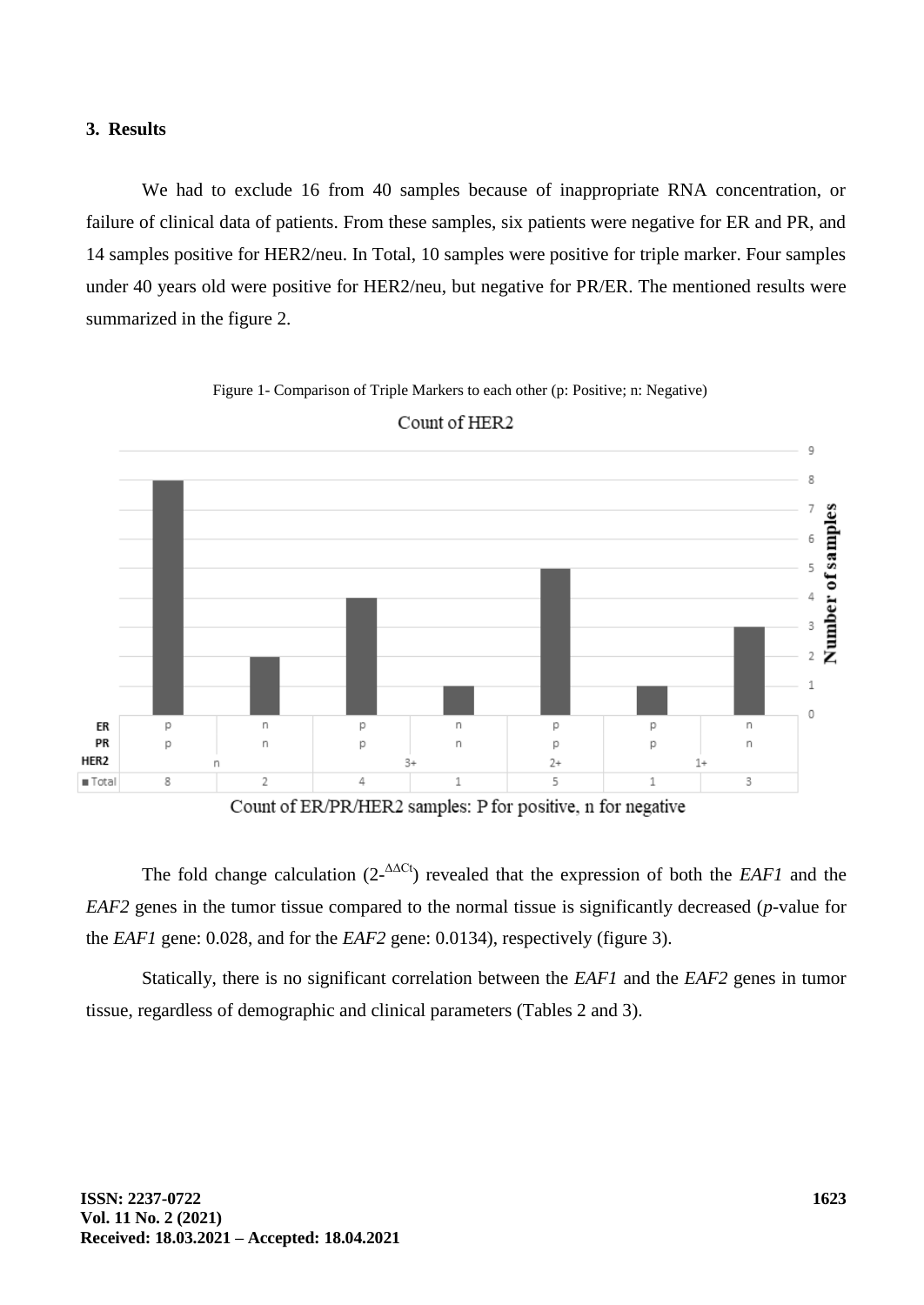



Table 2- Correlation of the *EAF1* Gene Expression and Clinic-pathological Characteristics

|                                  | Patient (T)<br>vs. ER | Patient (T)<br>vs. PR | Patient (T)<br>vs. HER2 | Patient (T)<br>vs. Grade | Patient (T)<br>vs. age |
|----------------------------------|-----------------------|-----------------------|-------------------------|--------------------------|------------------------|
| Spearman r                       | 0/1447                | 0/1447                | $-0/1641$               | $-0/02323$               | $-0/1503$              |
| 95% confidence                   | $-0/3441$ to          | $-0/3441$ to          | $-0/5850$ to            | $-0/4836$ to             | $-0/5756$ to           |
| interval                         | 0/5718                | 0/5718                | 0/3265                  | 0/4472                   | 0/3391                 |
| P value                          |                       |                       |                         |                          |                        |
| $P$ (two-tailed)                 | 0/5545                | 0/5545                | 0/5020                  | 0/9248                   | 0/5392                 |
| P value summary                  | ns                    | ns                    | ns                      | ns                       | ns                     |
| Exact or approximate P<br>value? | Approximate           | Approximate           | Approximate             | Approximate              | Approximate            |
| Significant? (alpha $=$<br>0.05) | N <sub>0</sub>        | N <sub>0</sub>        | N <sub>0</sub>          | N <sub>0</sub>           | N <sub>0</sub>         |
| Number of XY Pairs               | 19                    | 19                    | 19                      | 19                       | 19                     |

Table 3- Correlation of the *EAF2* gene expression and clinic-pathological characteristics

|                         | patient(T)     | patient(T)     | patient(T)     | patient(T)     | patient(T)     |
|-------------------------|----------------|----------------|----------------|----------------|----------------|
|                         | vs. ER         | vs. PR         | vs. HER2       | vs. Grade      | vs. age        |
| Spearman r              |                |                |                |                |                |
|                         | $-0/1315$      | $-0/1315$      | 0/02332        | 0/1767         | $-0/1128$      |
| 95% confidence          | $-0/5739$ to   | $-0/5739$ to   | $-0/4603$ to   | $-0/3297$ to   | $-0/5610$ to   |
| interval                | 0/3703         | 0/3703         | 0/4963         | 0/6041         | 0/3865         |
| P value (two-tailed)    | 0/6030         | 0/6030         | 0/9268         | 0/4831         | 0/6558         |
| P value summary         | ns             | ns             | ns             | ns             | ns             |
| Exact or approximate    |                | Approximate    | Approximate    | Approximate    | Approximate    |
| P value?                | Approximate    |                |                |                |                |
| Significant? (alpha $=$ | N <sub>0</sub> | N <sub>0</sub> | N <sub>0</sub> | N <sub>0</sub> | N <sub>o</sub> |
| 0.05)                   |                |                |                |                |                |
| Number of XY Pairs      | 18             | 18             | 18             | 18             | 18             |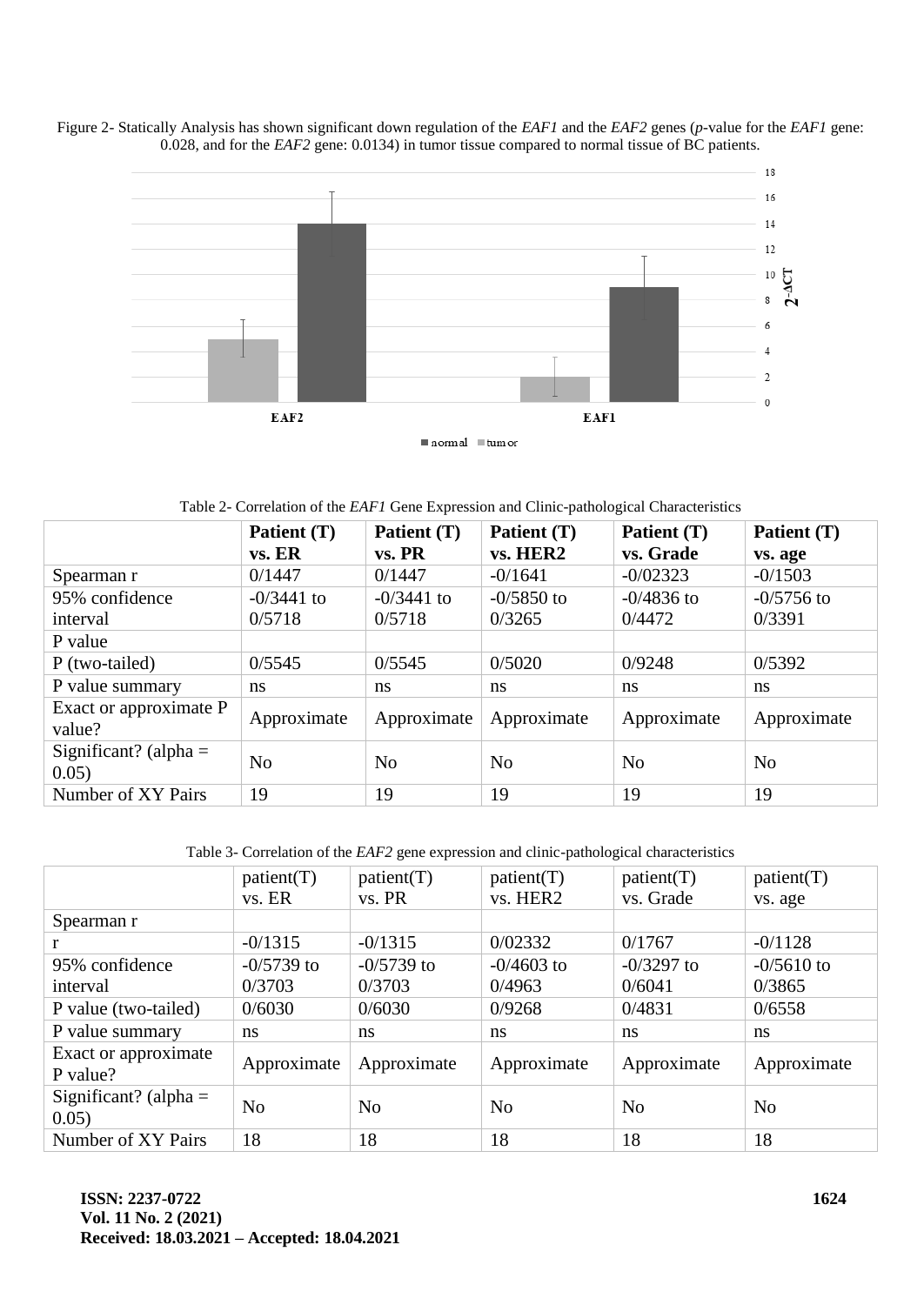#### **4. Discussion**

Knowingly, about eighty percent of BC patients are positive for ER/PR, and other twenty percent are positive for HER2/neu oncogene, which makes the tumor more aggressive (13). Usually, the age of onset in HER2/neu positive patients is lower (14). Frequently, HER2/neu negative younger women with BC have pathogenic mutations in the *BRCA1* gene. Here, we calculated the average age of ten BC patients negative for HER1/neu as 40.6 years old. It is to mention that the average age of onset for BC in Iran is about 46 to 49 years (15), which is reflecting in our total samples, but the average age of our patients negative for HER2/neu oncogene is much lower as general BC population in Iran. However, we recommend the *BRCA1* gene mutation screening for at least these ten cases. On the other hand, the mutation frequency in the *BRCA1* gene in BC affected women in Iran is much lower as reported for general BC patients, worldwide (16).

In the present study, we assessed for the first time the relative expression changes of the two tumor suppressor genes in Iranian women with the ductal type of breast cancer. Data showed that regardless of the age, triple marker condition, and tumor grading, the expression of the *EAF1* and the *EAF2*is significantly decreased. It could be possible that the significant down-regulation of both tumor suppressor genes promote tumorigenesis, at least in Iranian BC patients.

Recently, researchers have reported the significant down-regulation of both mentioned genes in prostate cancer in the mice model (17). They suggested that the cooperative working of the EAF1 and the EAF2 factors might be important for prostate epithelial hemostasis, and the failure of them would lead to malignancy in prostate tissue (17,18).

First evidence that the EAF1 and EAF2 factors might be a potent inhibitor of the canonical Wnt/β-catenin signaling reported by Liu and colleagues (18). They hypothesized that this ability might be a consequent of the TSG activity of both factors. Furthermore, the EAF family have conserved biological activities across diverse species (19). Previously, Nandini et al. suggested that the dysregulation of the Wnt-signaling pathway would be associated with metastasis in Triple negative BC (20), in despite of our study contain only few patients with triple negative BC. In addition, none of our patients was in metastasis stage. In this context, we can assume a higher risk of metastasis for such individuals, who eventually need more intensive care and therapy.

Recent report presumed a link between the Wnt/β-catenin signaling and the TNBC tumorigenesis by regulating the key tumor-associated characteristics, including migration, stemness, proliferation, and chemo resistance in TNBC cells and Cancer stem cells (CSCs) (21). Although, most of the participants in this study were triple positive, according to the gene expression results, it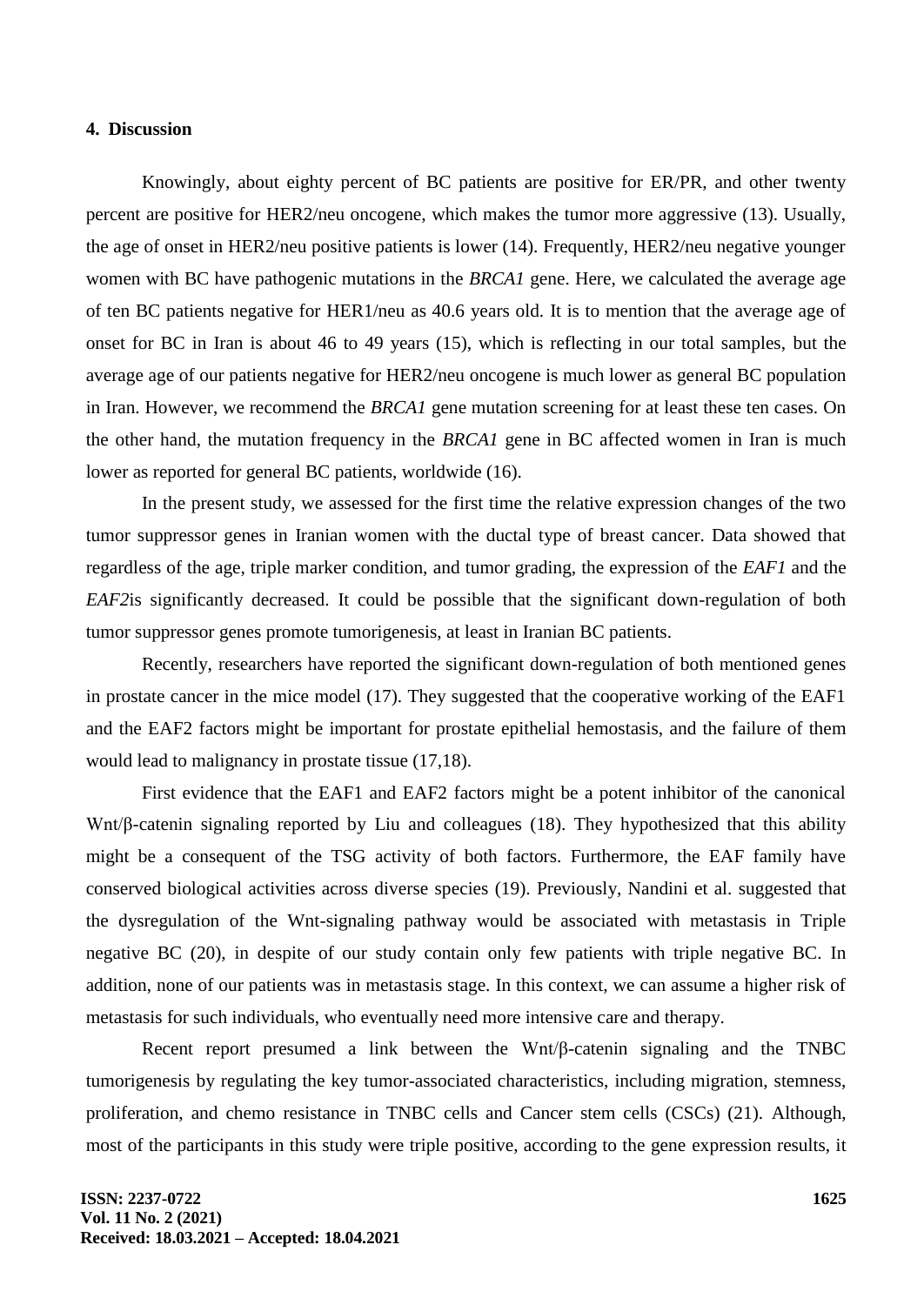can be assumed that the Wnt/β-catenin signaling might also be involved of yet unknown reasons in triple positive BC (TPBC) patients.

Our quantitative PCR data of these factors showed for the first time their significant downregulation in concurrent TNBC and TPBC, at least in Iranian women. Unfortunately, we could not access to a larger sample size to strengthen our data. Because of the importance of the possible novel involvement of the two TSG factors EAF1 and EAF2 in the breast tumorigenesis, and to increase the accuracy, we recommend to replicate the study with more BC samples.

# **Conflict of Interest**

The authors declare that they have no conflict of interests.

# **Acknowledgments**

The authors have special thanks to all the patients participating in this study.

# **Author Contributions**

- **Conceptualization:** Hamid Galehdari
- **Funding acquisition:** Hamid Galehdari, Sogand Heydaran
- **Supervision:** Hamid Galehdari, Sirus Naeimi
- **Writing - original draft:** Sogand Heydaran
- **Writing - review & editing:** Sogand Heydaran, Hamid Galehdari

## **References**

Biswas, D., Milne, T.A., Basrur, V., Kim, J., Elenitoba-Johnson, K.S., Allis, C.D., & Roeder, R.G. (2011). Function of leukemogenic mixed lineage leukemia 1 (MLL) fusion proteins through distinct partner protein complexes. *Proceedings of the National Academy of Sciences, 108*(38), 15751-15756.

Simone, F., Luo, R.T., Polak, P.E., Kaberlein, J.J., & Thirman, M.J. (2003). ELL-associated factor 2 (EAF2), a functional homolog of EAF1 with alternative ELL binding properties. *Blood, 101*(6), 2355-2362.

Li, M., Wu, X., Zhuang, F., Jiang, S., Jiang, M., & Liu, Y.H. (2003). Expression of murine ELL‐ associated factor 2 (Eaf2) is developmentally regulated. *Developmental dynamics: an official publication of the American Association of Anatomists*, *228*(2), 273-280.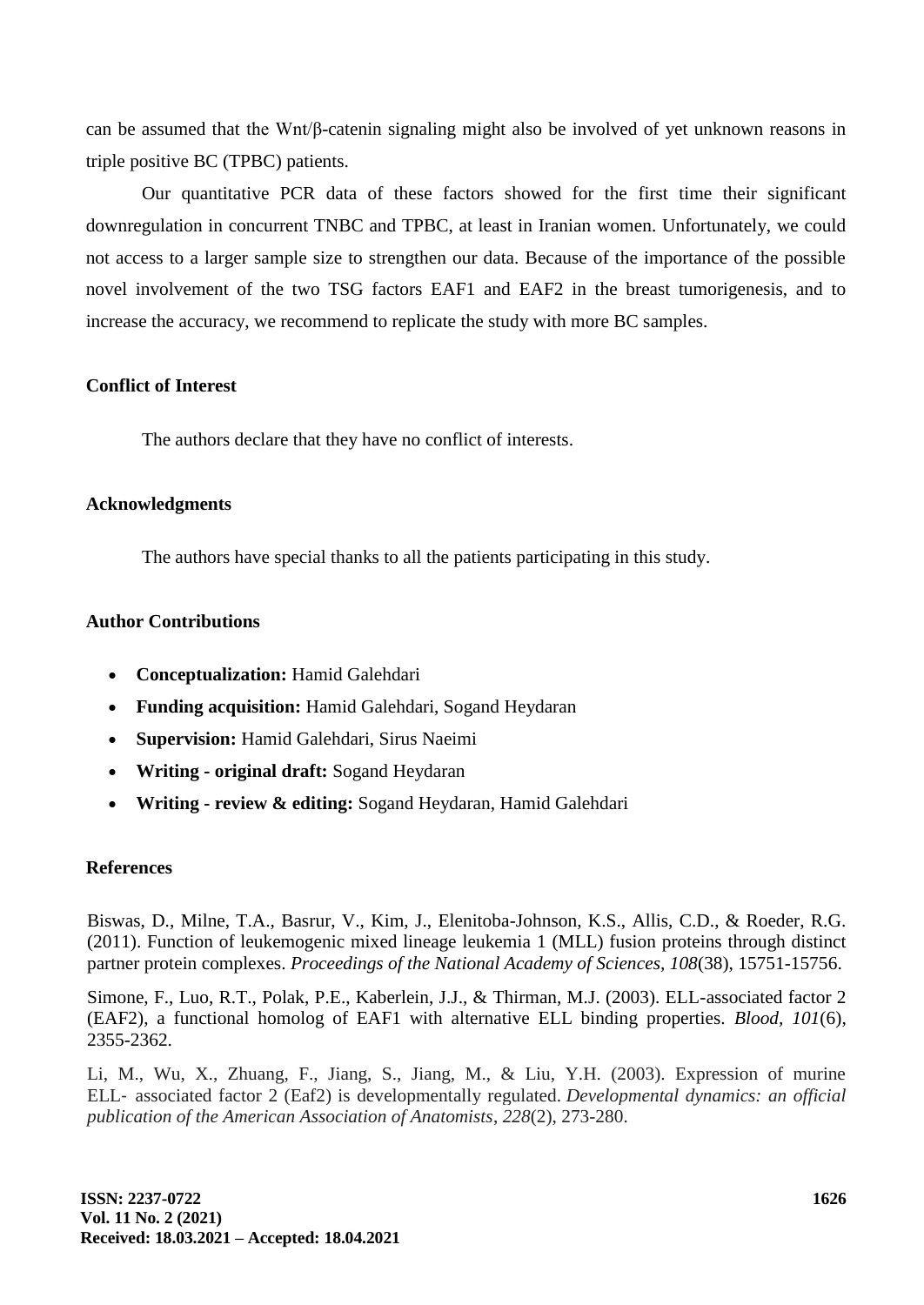Mathews, A., Holland, L., & Yankulov, K. (2009). The interaction between EAP30 and ELL is modulated by MCM2. *FEBS letters*, *583*(21), 3431-3436.

Kong, S.E., Banks, C.A., Shilatifard, A., Conaway, J.W., & Conaway, R. C. (2005). ELL-associated factors 1 and 2 are positive regulators of RNA polymerase II elongation factor ELL. *Proceedings of the National Academy of Sciences*, *102*(29), 10094-10098.

Ma, X., & Liu, J. X. (2013). Eafs control erythroid cell fate by regulating c-myb expression through Wnt signaling. *PloS one*, *8*(5), e64576.

Ai, J., Pascal, L.E., Wei, L., Zang, Y., Zhou, Y., Yu, X., & Wang, Z. (2017). EAF2 regulates DNA repair through Ku70/Ku80 in the prostate. *Oncogene*, *36*(15), 2054-2065.

Liu, J.X., Zhang, D., Xie, X., Ouyang, G., Liu, X., Sun, Y., & Xiao, W. (2013). Eaf1 and Eaf2 negatively regulate canonical Wnt/β-catenin signaling. *Development*, *140*(5), 1067-1078.

Wan, X., Ji, W., Mei, X., Zhou, J., Liu, J.X., Fang, C., & Xiao, W. (2010). Negative feedback regulation of Wnt4 signaling by EAF1 and EAF2/U19. *PloS one*, *5*(2), e9118.

Zangouri, V., Akrami, M., Tahmasebi, S., Talei, A., & Hesarooeih, A.G. (2018). Medullary breast carcinoma and invasive ductal carcinoma: a review study. *Iranian journal of medical sciences*, *43*(4), 365.

Jafarian, A.H., Kooshkiforooshani, M., Rasoliostadi, A., & Roshan, N.M. (2019). Vascular mimicry expression in invasive ductal carcinoma; a new technique for prospect of aggressiveness. *Iranian journal of pathology*, *14*(3), 232.

Iranshahi, N., Zafari, P., Yari, K., & Alizadeh, E. (2016). The most common genes involved in epigenetics modifications among Iranian patients with breast cancer: A systematic review. *Cellular and Molecular Biology*, *62*(12), 116-122.

Azami, A., Madani, S. H., Khazaei, S., Izadi, B., Saleh, E., & Sajadimajd, S. (2020). Survey of low ER-positive expression and its correlation with other clinical and pathological factors in breast cancer. *Indian Journal of Pathology and Microbiology*, *63*(5), 129.

Anwar, S.L., Dwianingsih, E.K., Avanti, W.S., Choridah, L., & Aryandono, T. (2020). Aggressive behavior of Her-2 positive colloid breast carcinoma: a case report in a metastatic breast cancer. *Annals of Medicine and Surgery*, *52*, 48-52.

Forat-Yazdi, M., Neamatzadeh, H., Sheikhha, M. H., Zare-Shehneh, M., & Fattahi, M. (2015). BRCA1 and BRCA2 common mutations in Iranian breast cancer patients: A meta analysis. *Asian Pacific Journal of Cancer Prevention*, *16*(3), 1219-1224.

Korolczuk, A., Amarowicz, M., Bąk, K., Korobowicz, E., & Koncewicz, T. (2016). Adenomyoepithelioma of the breast with late pulmonary metastases–case report and review of the literature. *Journal of cardiothoracic surgery*, *11*(1), 1-6.

Neamatzadeh, H., Shiryazdi, S.M., & Kalantar, S.M. (2015). BRCA1 and BRCA2 mutations in Iranian breast cancer patients: A systematic review. *Journal of research in medical sciences: the official journal of Isfahan University of Medical Sciences*, *20*(3), 284.

Pascal, L. E., Su, F., Wang, D., Ai, J., Song, Q., Wang, Y., & Wang, Z. (2019). Conditional deletion of Eaf1 induces murine prostatic intraepithelial neoplasia in mice. *Neoplasia*, *21*(8), 752-764.